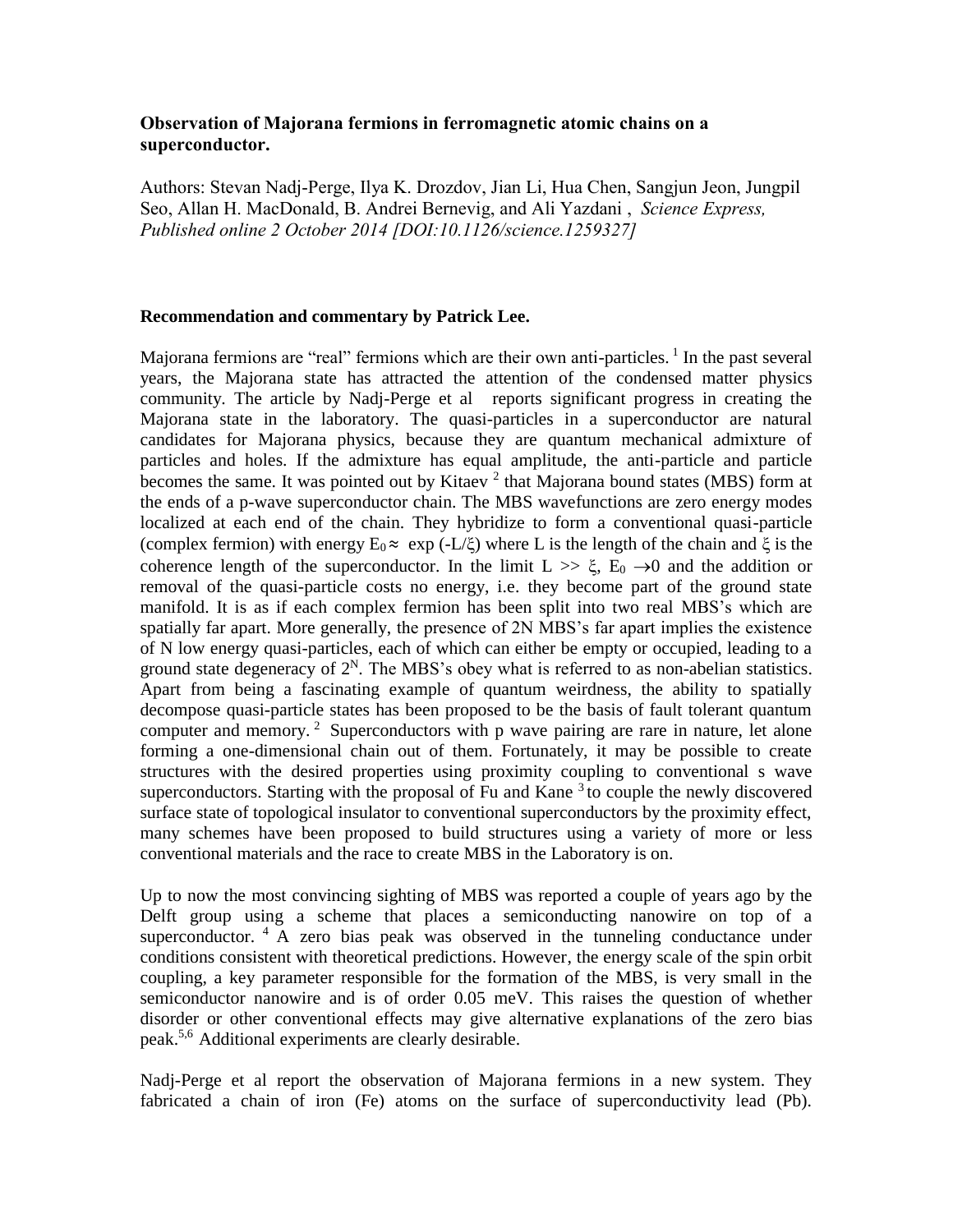Remarkably, the Fe chains grow out of a central island along the atomic rows in the Pb (110) crystalline surface. Extensive modeling using LDA suggests that the Fe atoms form a buckled chain partly buried under the Pb surface. If the chain of Fe is ferromagnetic, theory predicts that the strong spin orbit coupling in Pb will lead to an effective p wave component in the induced superconductivity in the Fe chain and hence a realization of the Kitaev model. Indeed, using a scanning tunneling microscope (STM), the group discovered zero bias peaks at the end of the chains, but not in the middle. The wavefunction of the state is localized near the chain end to a surprising degree, so that the zero bias peaks disappears over a distance of 10 Å, or 4 spacing between Fe atoms. These are signatures consistent with MBS's.

The Fe chain system has an advantage over the semiconductor nanowire in that since we are dealing with atomic scale devices, all the energy scales are several orders of magnitude higher. For example, the spin orbit coupling is estimated to be 100 meV vs. 0.05 meV, and the spin splitting due to exchange is 900 meV vs. a few meV from the magnetic field in the nanowire system. Thus there are reasons to believe that the MBS's are more robust, once the conditions needed for its stability are achieved.

The experiment is clearly a tour-de-force combining the fabrication of structures on an atomic scale and the ability to probe the electronic structure with high energy and spatial resolution. Unlike the earlier experiment  $4$  the spatial location of the zero bias state is clearly identified. However, there are still a number of loose ends to contend with. The energy gap of the induced superconductivity on the Fe chain is very small and estimated to be 0.2 meV, 20% of the Pb bulk gap. This corresponds to about 2K, not much higher than the temperature where the experiment is carried out, 1.5K. As a result, no clear gap structure is seen and the tunneling conductance only shows a modest reduction of no more than 50% at low energies. The zero bias peak is a small structure on top of this large background. The peak height is about  $10<sup>-4</sup>$  times  $2e<sup>2</sup>/h$ , the value expected in the ideal case. This by itself is not an issue of concern, because the height is expected to be reduced when the tunneling rate is much less than the temperature scale. Unfortunately there is no T dependent data to test the expected 1/T dependence in the high temperature limit. In addition, just like the Delft data from two years ago, the large tunneling background suggests that the decay of MBS into quasi-particles (called quasi-particle poisoning) may be reducing the peak height as well.  $\frac{7}{1}$  On the other hand, we should keep in mind that all the interesting phenomena associated with MBS's require the state to be well isolated from the quasi-particle excitations, a condition which is far from being satisfied in this experiment.

A second problem is that the chain length is quite short, about 300 Å whereas, the superconductivity coherence length is expected to be much longer, due to the small energy gap. Thus we are in the opposite limit where L<< ξ and the MBS's are expected to strongly hybridize to form convention fermions with a finite energy splitting  $E_0$ . This expectation seems at variance with the experimental observation of a rapid decay of the end state wavefunction. While the authors offer numerical calculations to explain this rapid decay, the energy gap they used is far too large to be realistic. We believe this short distance physics is not yet fully understood, but the long distance behavior must still be controlled by the coherence length. To make further progress, it is important to go to the lower temperature to resolve the energy splitting. Currently the upper bound on the splitting is estimated to be 0.15 meV which is comparable to the estimated induced superconductivity gap of 0.2 meV. Again, for the MBS to be useful, the splitting must be much less than the gap. The temperature limitation may be a technical issue, which will be overcome by future